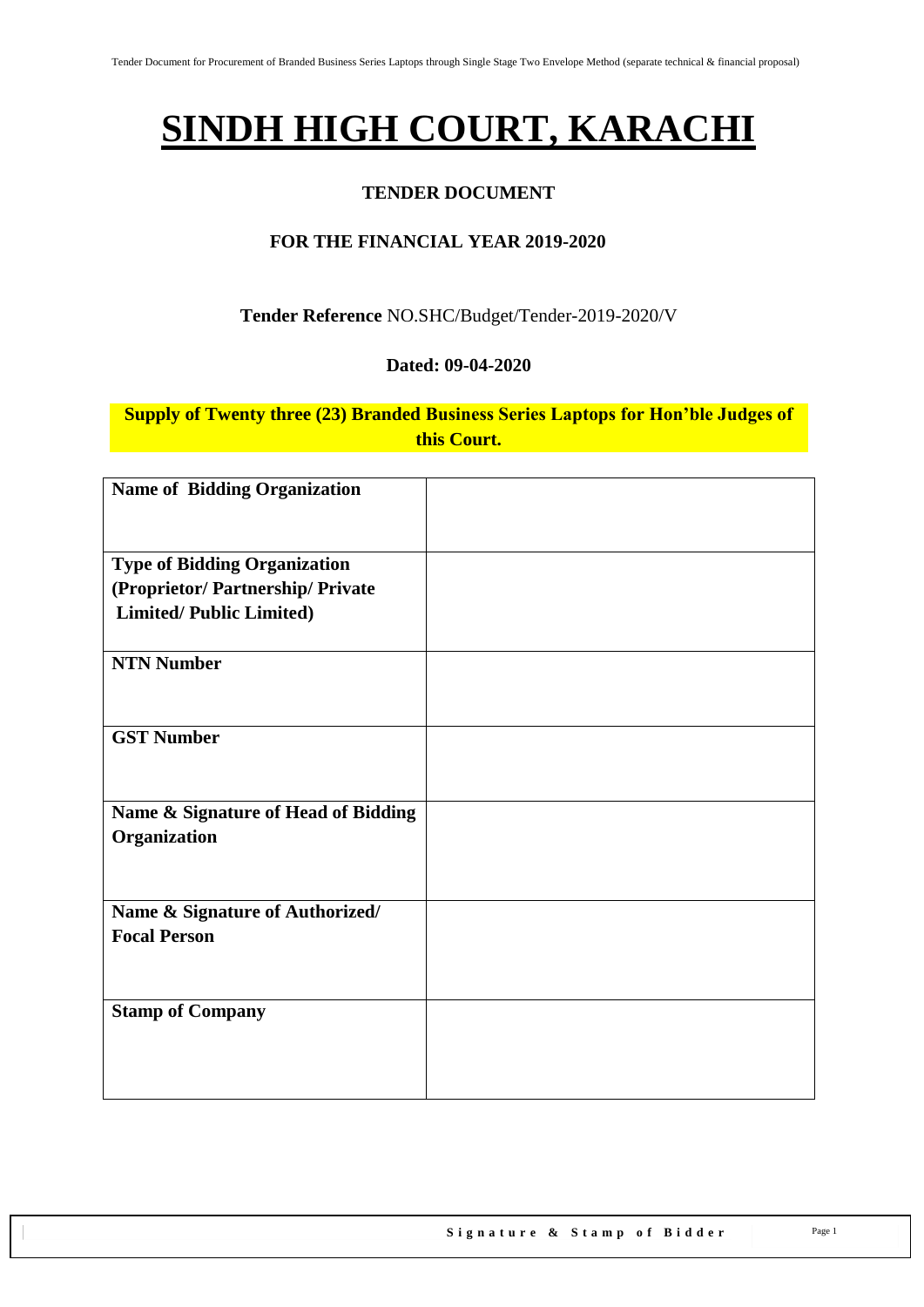#### **Contents**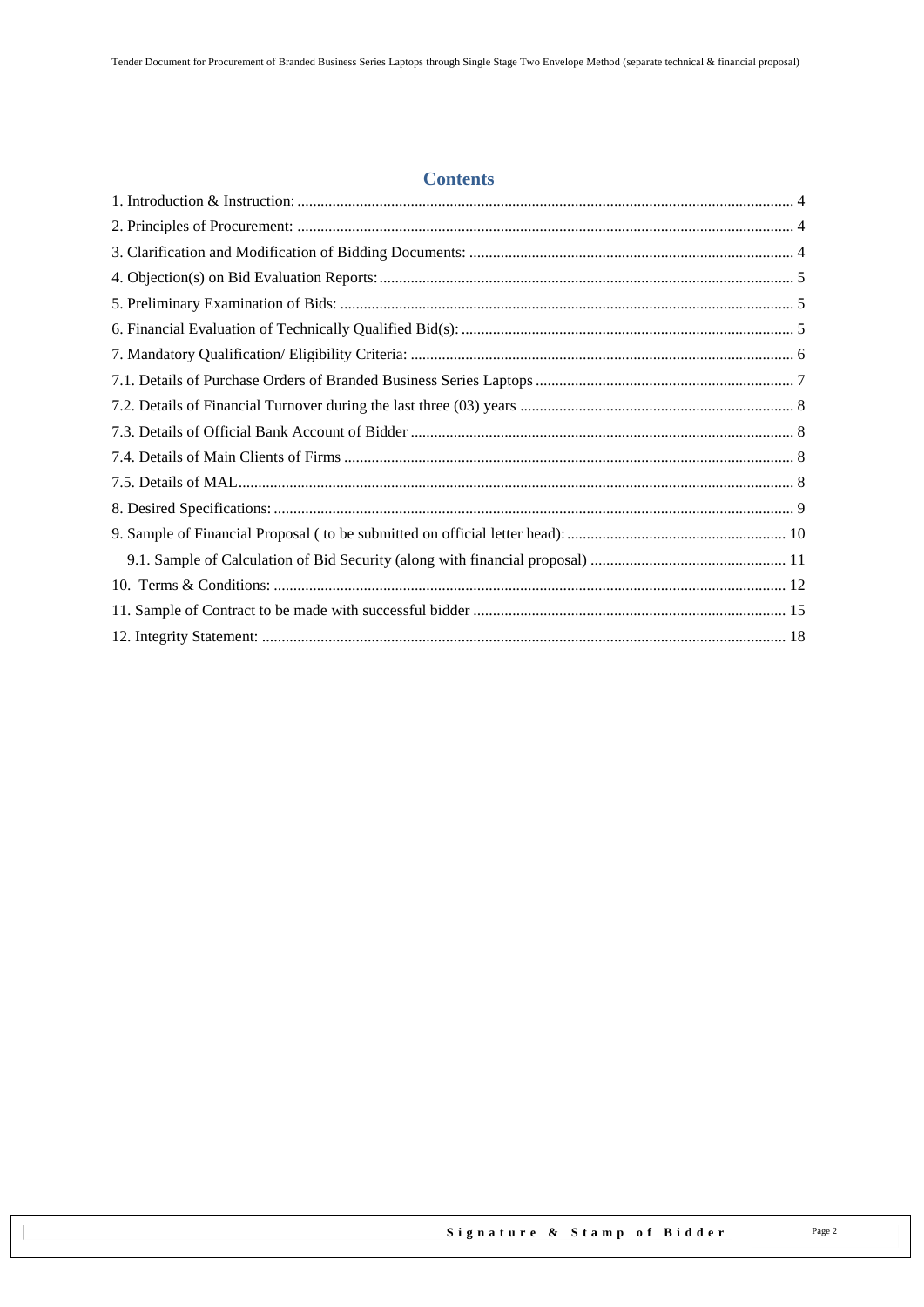Tender Document for Procurement of Branded Business Series Laptops through Single Stage Two Envelope Method (separate technical & financial proposal)

Tender Reference No. \_\_\_\_\_\_\_\_\_\_\_\_\_ Dated\_\_\_\_\_\_\_\_\_\_\_\_\_\_

**To,** 

**The Learned Registrar, Sindh High Court, Karachi.**

Respected Sir,

We, the undersigned, offer to provide our services for **"Supply of twenty three (23) Business Series Laptops for Hon'ble Judges of this Court"**, as a Bid, sealed in an envelope. Mr. son of holding CNIC No. Let  $\Box$ , Cell No.  $\Box$  are the has been authorized to attend the Bid Meetings on behalf of our organization.

We understand that Sindh High Court is not bound to accept any Proposal you receive and reserves the right to accept or reject any offer and to annul the bidding process and reject all proposals without assigning any reason or having to owe any explanation whatsoever.

The decision of Purchase Committee shall be final and cannot be challenged on any ground at any forum and the Purchase Committee will not be liable for any loss or damage to any party acting in reliance thereon.

Sincerely,

**Name: Designation: Name of Company Dated:**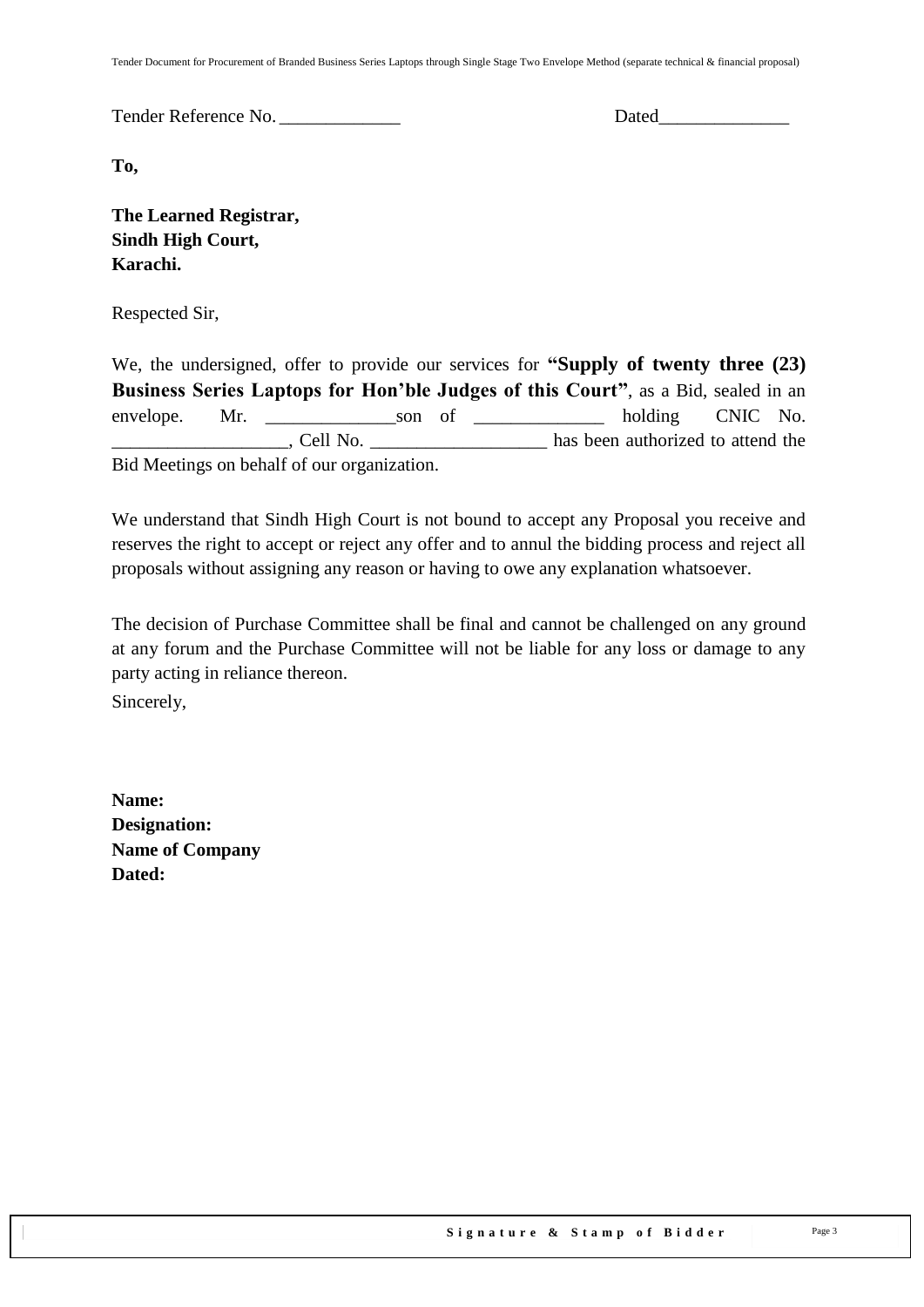## <span id="page-3-0"></span>**1. Introduction & Instruction:**

Dear Tenderer:

The **SINDH HIGH COURT (SHC)** is the highest judicial institution of the province of [Sindh.](https://en.wikipedia.org/wiki/Sindh) We are interested to **purchase twenty three (23) Branded Business Series Laptops for Hon'ble Judges of this Court**, as mentioned in tender document, from your esteemed firm / agency in transparent manner. SHC reserves the right to increase/ decrease the quantities as per requirement in the light of availability of funds, as per rules.

| Date & time of Submission of Bids             | Date & time of Opening of Bids         |  |
|-----------------------------------------------|----------------------------------------|--|
| On or before $28th$ April, 2020 at 10:30 a.m. | On $28^{th}$ April, 2020 at 11:00 a.m. |  |

## <span id="page-3-1"></span>**2. Principles of Procurement:**

 Sindh High Court ensures that procurements are conducted in a *fair and transparent manner* and the object of procurement brings value for money to this Court. Hence, bidders are directed to provide soft copies of scanned tender documents, tax registration certificates, purchase orders, bank maintenance certificate, financial statements and undertaking. All such documents should be merged in one (01) PDF FILE for record.

## <span id="page-3-2"></span>**3. Clarification and Modification of Bidding Documents:**

Bidding Document has been prepared by Procurement Committee as per rules. Clarifications (if any) for contents of bidding documents etc. may be sent to the Procurement Committee through Registrar, High Court in writing, at *least five calendar days prior* to the date of opening of bid. Clarification in response to a query shall be uploaded on the official website of Sindh High Court. All bidders are advised to visit the website of Sindh High Court for keeping them updated.

| It is stated that contents of bidding documents etc. have been carefully read & understood. |
|---------------------------------------------------------------------------------------------|
| All queries have been properly answered by the concerned Officers of Sindh High Court       |
| well before in time. We do not have any objections on the contents of the biding            |
| documents.                                                                                  |
| $\blacksquare$ Name                                                                         |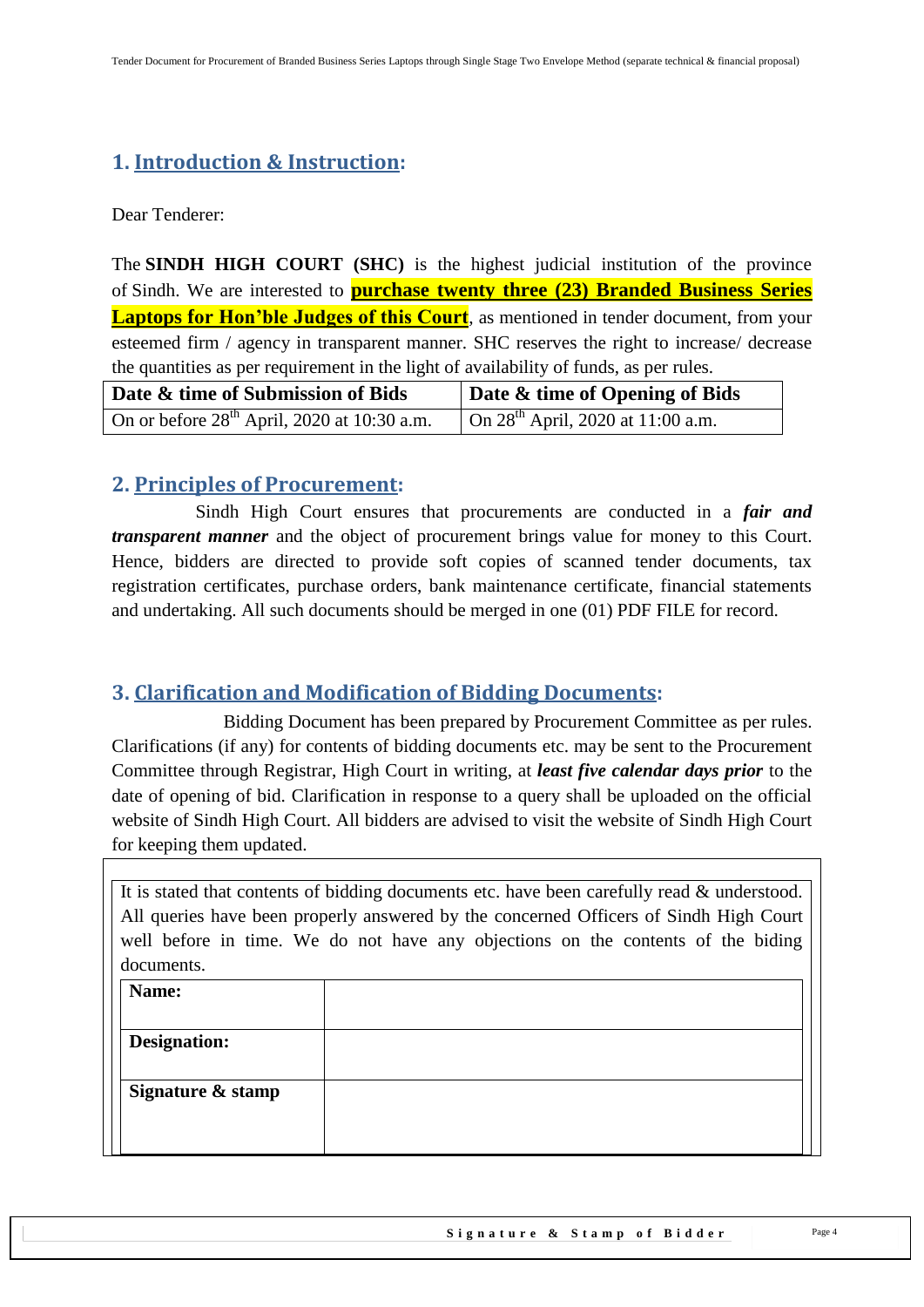## <span id="page-4-0"></span>**4. Objection(s) on Bid Evaluation Reports:**

 Bid Receiving Time Sheet, Bid Attendance Sheet, Eligibility Criteria Report, Technical Bid Evaluation Report and Financial Bid Evaluation Report shall be uploaded on the official website of High Court of Sindh. Objection(s) if any should be submitted within THREE (03) calendar days of uploading of reports. Thereafter, no objection shall be entertained.

It is undertaken that it is our responsibility to download the above mentioned bid reports from the official website of Sindh High Court. It is also undertaken that objection (s) if any will be submitted within THREE (03) calendar days of uploading of reports and we will not submit any objection after the lapse of time.

| <b>Name</b>        |  |
|--------------------|--|
|                    |  |
| <b>Designation</b> |  |
| <b>Cell Number</b> |  |
| Signature & stamp  |  |
|                    |  |

# <span id="page-4-1"></span>**5. Preliminary Examination of Bids:**

 Procurement Committee as mentioned above shall examine the bids to confirm that all required documents (soft & hard copies) and specifications/ technical documentation requested in bidding documents have been provided, and to determine the completeness of each document submitted. If any of the required documents or information is missing, the bid shall be rejected. Further, Sindh High Court shall examine the Bid to confirm that all terms and conditions specified in the bidding documents have been accepted by the Bidder without any material deviation or reservation.

# <span id="page-4-2"></span>**6. Financial Evaluation of Technically Qualified Bid(s):**

 **Financial Evaluation of technically qualified Bid (s) shall be done on the basis of unit price without GST**. All government taxes shall be applicable as per rules. Tender may be awarded to the lowest technically bidder (s) subject to fulfillment of all the terms & conditions of bidding documents and specifications/ requirements of Sindh High Court as mentioned in bidding documents.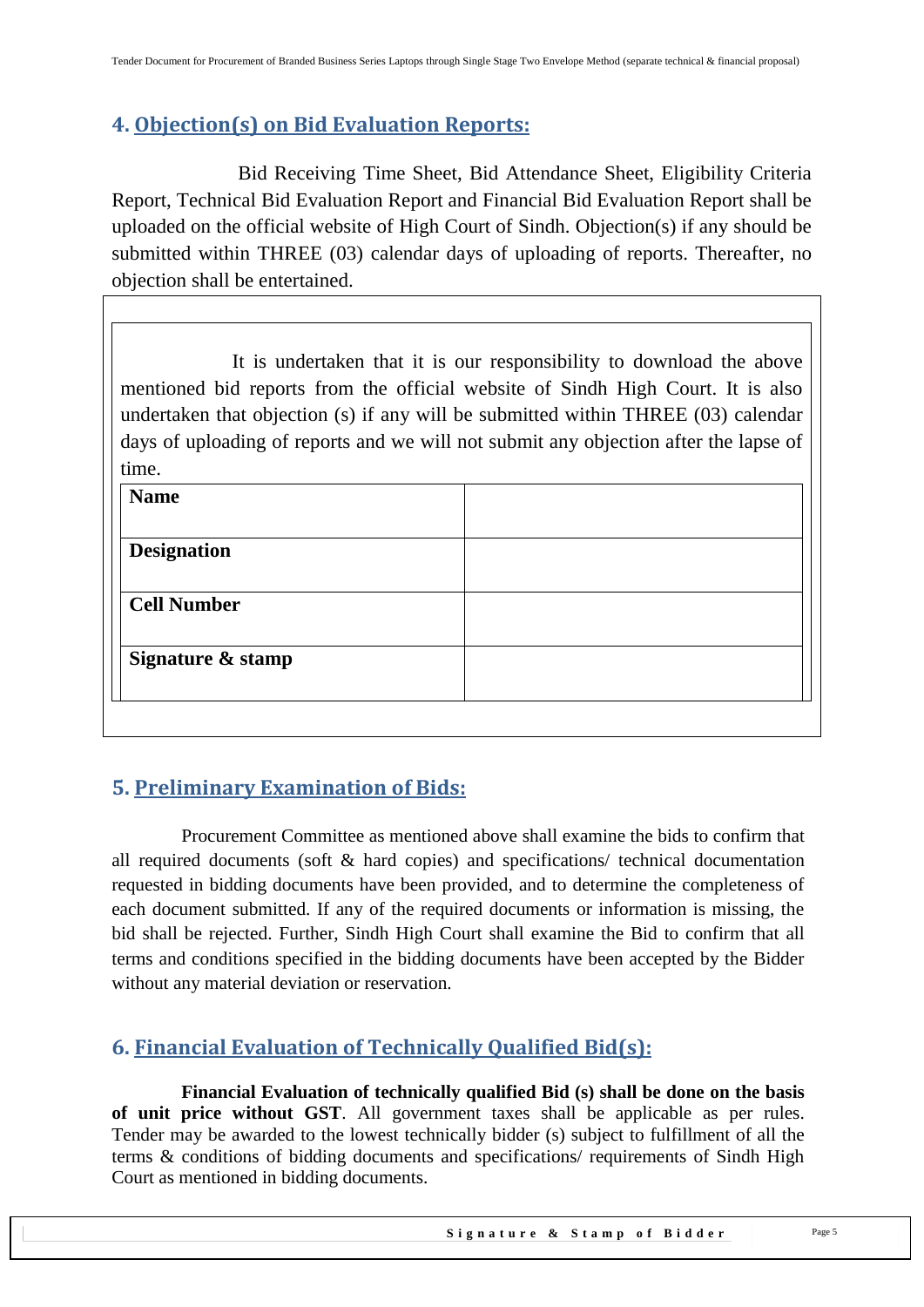## <span id="page-5-0"></span>**7. Mandatory Qualification/ Eligibility Criteria:**

| S.No           | <b>Eligibility Criteria</b>                                       | <b>Available</b> |
|----------------|-------------------------------------------------------------------|------------------|
|                |                                                                   | (YES/NO)         |
|                |                                                                   | To be filled     |
|                |                                                                   | by the bidder    |
| $\mathbf{1}$   | Complete filled, signed & stamped Tender Document                 |                  |
| $\overline{2}$ | Profile of company/firm                                           |                  |
| $\overline{3}$ | Copies of Relevant Tax Registration Certificates                  |                  |
| $\overline{4}$ | Minimum Experience of at least three (03) years                   |                  |
| 5              | Copies of at least SIX (06) Purchase Orders of Laptops during the |                  |
|                | last three years. Two for each year is mandatory                  |                  |
| 6              | Undertaking on judicial stamp paper that firm has never been      |                  |
|                | blacklisted by any government semi government, autonomous and     |                  |
|                | stated owned organization.                                        |                  |
| $\overline{7}$ | Average Financial turnover/ Sales of at least Rs. 4 million per   |                  |
|                | annum during the last three years. (authenticated financial       |                  |
|                | statements are required)                                          |                  |
| 8              | <b>Bank Maintenance Certificate</b>                               |                  |
| 9              | Bidder must be authorized partner with the Principal Manufacturer |                  |
|                | and should provide Manufacturer Authorization Letter.             |                  |

It is undertaken that I have provided soft and hard copies of the above mentioned documents. It is understood that Sindh High Court reserves the right to reject our bid/ disqualify us in case of non-availability of the above mentioned documents and decision of Sindh High Court shall be final.

| Name:               |  |
|---------------------|--|
|                     |  |
| <b>Designation:</b> |  |
|                     |  |
| Signature & stamp   |  |
|                     |  |
|                     |  |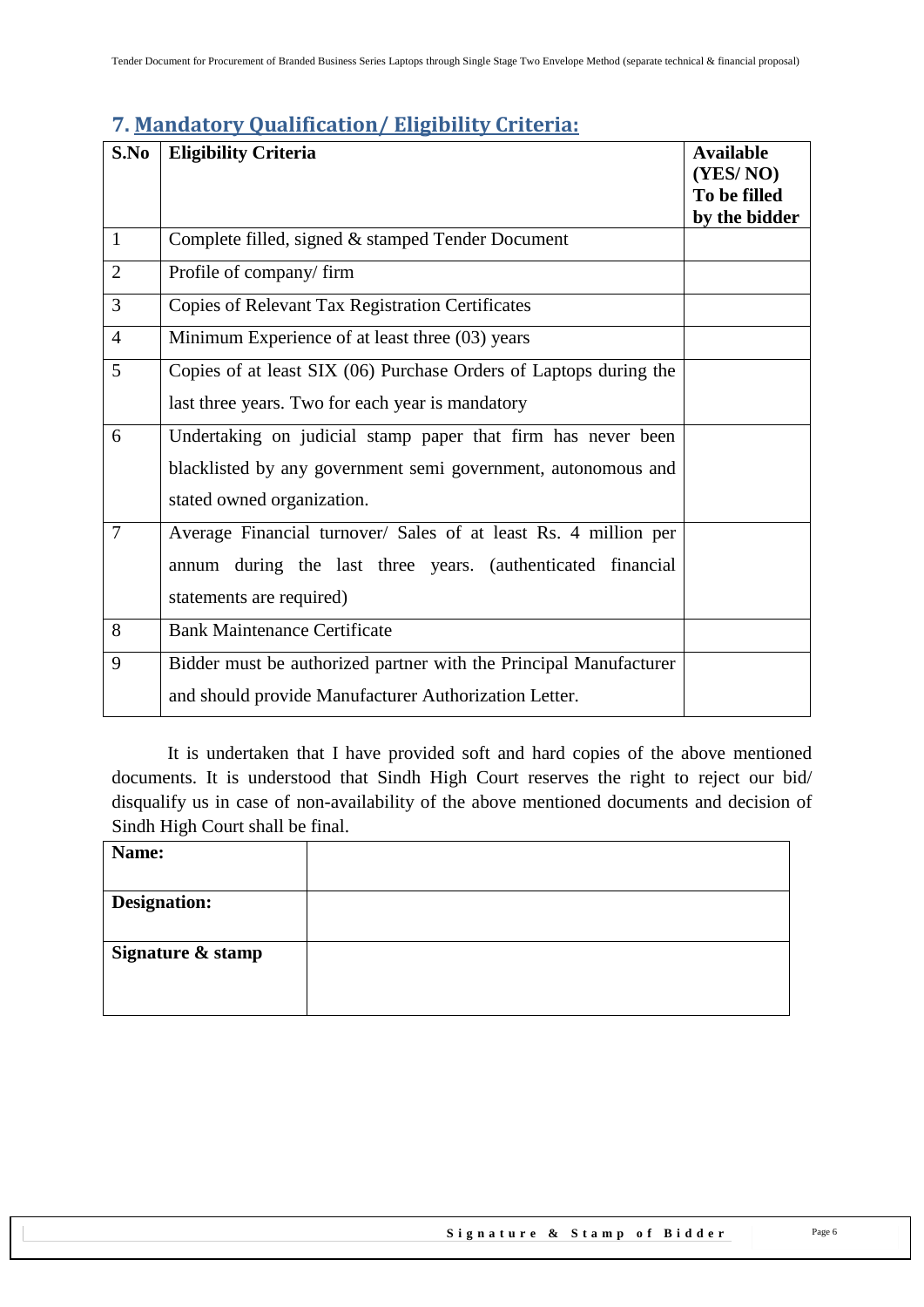| S.No           | Purchase Order issued Purchase |                 | ж.<br>of<br><b>Date</b>                                      | <b>Name</b><br>$\boldsymbol{\&}$ |
|----------------|--------------------------------|-----------------|--------------------------------------------------------------|----------------------------------|
|                | by                             | <b>Order No</b> | <b>Purchase</b>                                              | <b>Contact</b>                   |
|                | (Name of Organization)         |                 | Order                                                        | <b>Number</b><br>for             |
|                |                                |                 |                                                              | verification of                  |
|                |                                |                 |                                                              | PO                               |
| $\mathbf{1}$   |                                |                 | $-2019$<br>$\frac{1}{2}$ and $\frac{1}{2}$ and $\frac{1}{2}$ |                                  |
|                |                                |                 |                                                              |                                  |
|                |                                |                 |                                                              |                                  |
|                |                                |                 |                                                              |                                  |
| $\overline{2}$ |                                |                 | $-2019$                                                      |                                  |
|                |                                |                 |                                                              |                                  |
|                |                                |                 |                                                              |                                  |
| $\overline{3}$ |                                |                 | $-2018$<br>$\frac{1}{2}$ and $\frac{1}{2}$ and $\frac{1}{2}$ |                                  |
|                |                                |                 |                                                              |                                  |
|                |                                |                 |                                                              |                                  |
| $\overline{4}$ |                                |                 | $-2018$<br>$\sim$                                            |                                  |
|                |                                |                 |                                                              |                                  |
|                |                                |                 |                                                              |                                  |
| $\overline{5}$ |                                |                 | $-2017$<br>$\sigma_{\rm{max}}$                               |                                  |
|                |                                |                 |                                                              |                                  |
|                |                                |                 |                                                              |                                  |
| $\overline{6}$ |                                |                 | $-2017$                                                      |                                  |
|                |                                |                 |                                                              |                                  |
|                |                                |                 |                                                              |                                  |
|                |                                |                 |                                                              |                                  |
| $\overline{7}$ |                                |                 |                                                              |                                  |
|                |                                |                 |                                                              |                                  |
| $\overline{8}$ |                                |                 |                                                              |                                  |
|                |                                |                 |                                                              |                                  |
| $\overline{9}$ |                                |                 |                                                              |                                  |
|                |                                |                 |                                                              |                                  |
|                |                                |                 |                                                              |                                  |

## <span id="page-6-0"></span>**7.1. Details of Purchase Orders of Branded Business Series Laptops**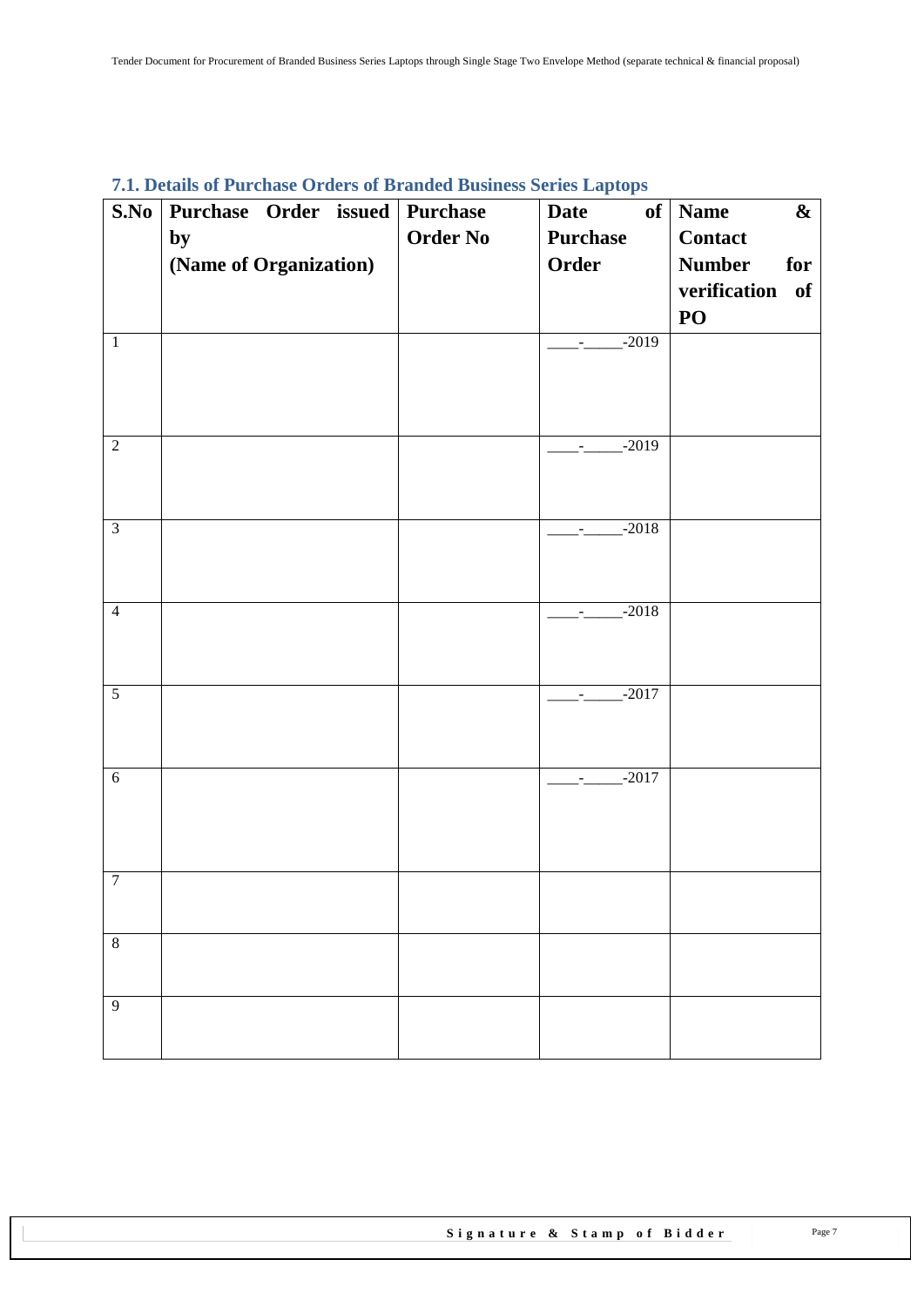| S.No | <b>Financial Year</b> | Turnover/ Sales (Rs.) in<br>figure | Turnover/ Sales (Rs.) in words |
|------|-----------------------|------------------------------------|--------------------------------|
| 1    | 2017                  |                                    |                                |
| 2    | 2018                  |                                    |                                |
| 3    | 2019                  |                                    |                                |

#### <span id="page-7-0"></span>**7.2. Details of Financial Turnover during the last three (03) years**

#### <span id="page-7-1"></span>**7.3. Details of Official Bank Account of Bidder**

| <b>Name of Bank</b>        |  |
|----------------------------|--|
| <b>Branch Code</b>         |  |
| <b>Address of Bank</b>     |  |
| <b>Bank Account Number</b> |  |
| <b>Available Balance</b>   |  |

#### <span id="page-7-2"></span>**7.4. Details of Main Clients of Firms**

| S. No.         | Name of Client | Name of Focal Person | <b>Contact Number</b> |
|----------------|----------------|----------------------|-----------------------|
|                |                |                      |                       |
|                |                |                      |                       |
|                |                |                      |                       |
| $\overline{2}$ |                |                      |                       |
|                |                |                      |                       |
| 3              |                |                      |                       |
|                |                |                      |                       |
| $\overline{4}$ |                |                      |                       |
|                |                |                      |                       |
| 5              |                |                      |                       |
|                |                |                      |                       |
|                |                |                      |                       |

#### <span id="page-7-3"></span>**7.5. Details of MAL**

| MAL No.                  |  |
|--------------------------|--|
| <b>MAL</b> Issuance Date |  |
| <b>MAL Expiry Date</b>   |  |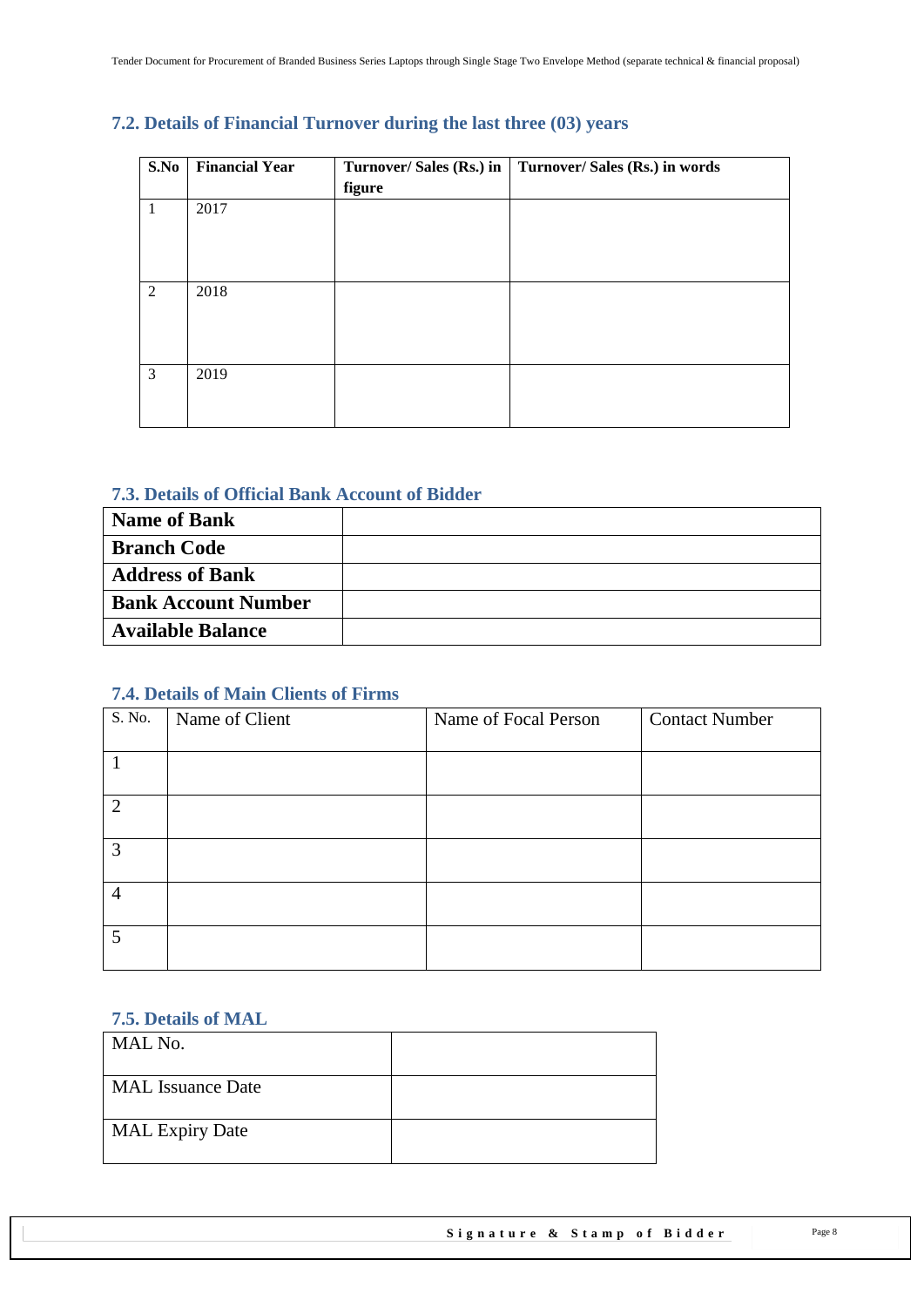# <span id="page-8-0"></span>**8. Desired Specifications:**

|                |                                          |                                               | <b>Specifications offered by Bidder</b>                              |
|----------------|------------------------------------------|-----------------------------------------------|----------------------------------------------------------------------|
| S.No           | <b>Requirement of High Court</b>         |                                               | (Please do not leave any row blank else tender shall be<br>rejected) |
| 1              | <b>Branded Business</b>                  | <b>Branded</b><br><b>Business</b>             |                                                                      |
|                | <b>Series Laptops or</b>                 | Series<br>Laptops<br>are                      |                                                                      |
|                | equivalent                               | required. Please do not                       |                                                                      |
|                | standard                                 | quote Entry/ Home/                            |                                                                      |
|                |                                          | Consumer Series.                              |                                                                      |
| $\overline{2}$ | with<br><b>Processor</b>                 | $10^{\text{th}}$<br>Core $i7$ ,<br>$9^{th}$ / |                                                                      |
|                | Generation                               | Generation or higher.                         |                                                                      |
|                |                                          |                                               |                                                                      |
| $\overline{3}$ | <b>RAM</b>                               | RAM: 8 GB or higher                           |                                                                      |
|                |                                          |                                               |                                                                      |
|                |                                          |                                               |                                                                      |
| $\overline{4}$ | <b>HDD</b>                               | HDD: 1 TB or higher                           |                                                                      |
|                |                                          |                                               |                                                                      |
|                |                                          |                                               |                                                                      |
|                |                                          |                                               |                                                                      |
| 5              | DVD, R/W                                 | DVD RW Drive: Tray                            |                                                                      |
|                |                                          | Drive<br>load<br><b>DVD</b>                   |                                                                      |
|                |                                          | (Reads & Writes to                            |                                                                      |
|                |                                          | DVD/CD)                                       |                                                                      |
| 6              | Display/<br><b>Screen</b><br><b>Size</b> | 15" or higher                                 |                                                                      |
|                |                                          |                                               |                                                                      |
|                |                                          |                                               |                                                                      |
| $\overline{7}$ | <b>Graphics</b>                          | <b>Integrated Graphics</b>                    |                                                                      |
|                |                                          |                                               |                                                                      |
|                |                                          |                                               |                                                                      |
| 8              | <b>LAN</b>                               | LAN required                                  |                                                                      |
|                |                                          |                                               |                                                                      |
| 9              | <b>Wireless</b>                          | Wireless required                             |                                                                      |
|                |                                          |                                               |                                                                      |
|                |                                          |                                               |                                                                      |
|                |                                          |                                               |                                                                      |
| 10             | <b>Bluetooth</b>                         | Blue tooth required                           |                                                                      |
|                |                                          |                                               |                                                                      |
| 11             | <b>Operating</b>                         | Pre-installed Licensed                        |                                                                      |
|                | <b>System</b>                            | Window 10 Pro or                              |                                                                      |
|                |                                          | higher.                                       |                                                                      |
| 13             | <b>Laptop Bag</b>                        | Good Quality branded                          |                                                                      |
|                |                                          | Laptop Bag.                                   |                                                                      |
|                |                                          |                                               |                                                                      |
| 14             | <b>Accessories</b>                       | With<br>all<br>required                       |                                                                      |
|                |                                          | branded accessories.                          |                                                                      |
|                |                                          |                                               |                                                                      |
| 15             | 3 years warranty                         | Warranty: 3 Years<br>Comprehensive Parts,     |                                                                      |
|                | (with parts and<br>labor on site)        | labor<br>and<br>onsite                        |                                                                      |
|                |                                          | warranty.                                     |                                                                      |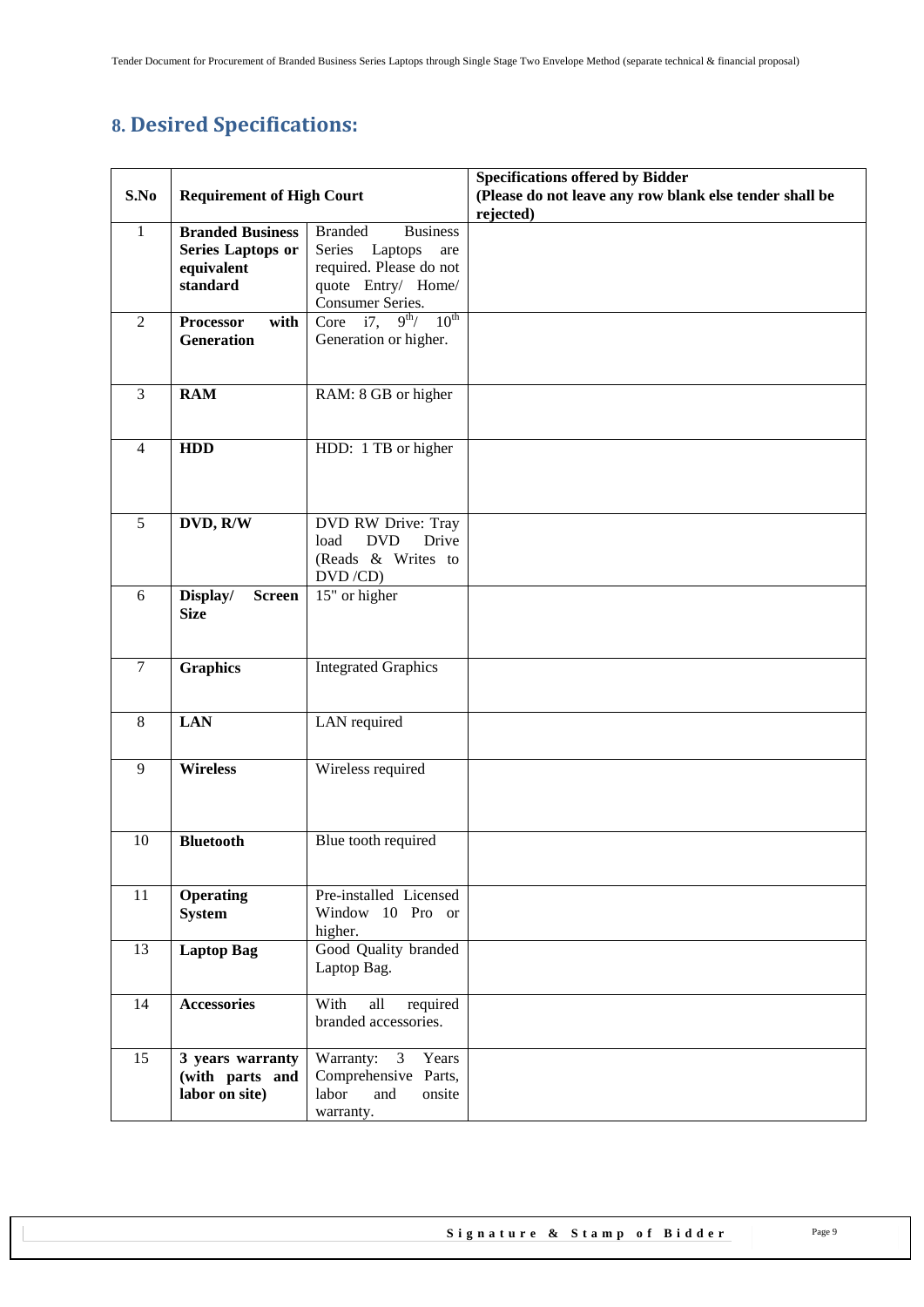#### <span id="page-9-0"></span>**9. Sample of Financial Proposal ( to be submitted on official letter head):**

Bidders are advised to submit financial proposal as per following format on the official letter head of bidder which must be properly signed & stamped.

|                                    |                                                                            | Make & Model of Branded   Unit Price without GST   Unit Price without GST Rs. |  |
|------------------------------------|----------------------------------------------------------------------------|-------------------------------------------------------------------------------|--|
| <b>Business Series Laptop</b>      | Rs. (in figures)                                                           | (in words)                                                                    |  |
| Please do not write anything here. | Please do not write anything   Please do not write anything here.<br>here. |                                                                               |  |

- Financial Proposal should be sealed in separate envelope.
- No extra charges shall be paid for installation & transportation.
- All Government taxes shall be applicable as per rules.
- Taxes shall be deducted by the Office of A.G Sindh and its decision shall be final.
- Bidder should be active vendor I.D at the time of submission of bill.
- Bidder shall be bound to submit all required documents along with bill.

| <b>Name</b>        |  |
|--------------------|--|
|                    |  |
| <b>Designation</b> |  |
|                    |  |
| <b>Cell Number</b> |  |
|                    |  |
| Signature & stamp  |  |
|                    |  |
|                    |  |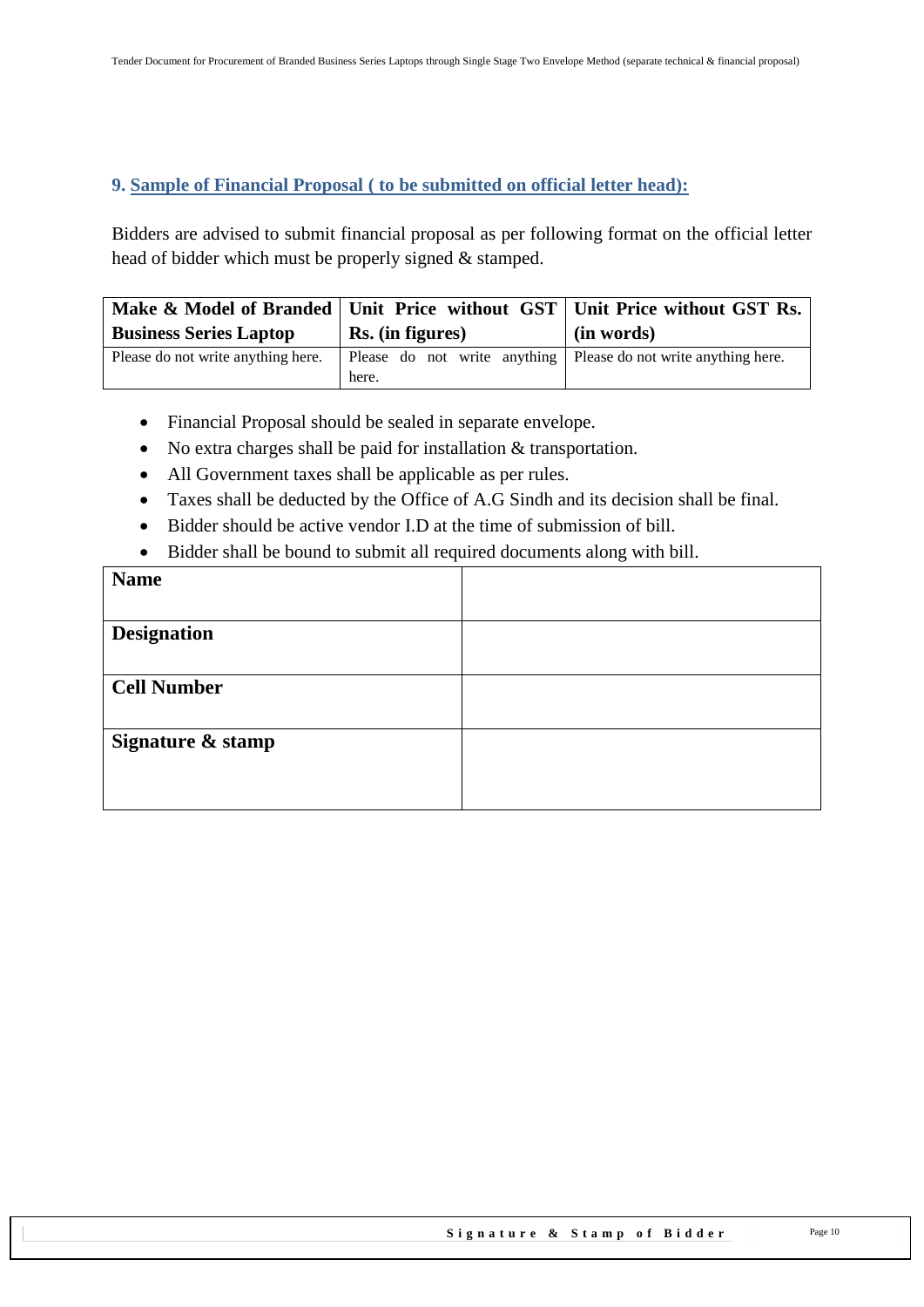## <span id="page-10-0"></span>**9.1. Sample of Calculation of Bid Security (along with financial proposal)**

- 1. **Bid Security of 1% of total quoted amount** will be deposited along with Tender Document in shape of BID SECURITY FORM/ PAY ORDER/ BANK DRAFT as reflected in tender notice.
- 2. Bid Security should favor Registrar, High Court of Sindh, Karachi.
- 3. Separate Bid Security must be submitted for each item as per following format on the letter head of company and must be sealed with financial proposal.

| <b>Bid Security for Branded Business Series Laptop</b> |                              |               |                                    |  |
|--------------------------------------------------------|------------------------------|---------------|------------------------------------|--|
| Make & Model of Quoted Item                            | Unit Price without           | Quantity      | <b>Amount</b>                      |  |
|                                                        | <b>GST</b>                   |               | without GST                        |  |
|                                                        | Rs.                          |               | Rs.                                |  |
| Please do not write anything here.                     | Please<br>write<br>do<br>not | <b>Twenty</b> | Please<br>do<br>not                |  |
|                                                        | anything here.               | three $(23)$  | write<br>anything                  |  |
|                                                        |                              |               | here.                              |  |
| <b>Total Amount</b>                                    |                              |               | Please do not write anything here. |  |
| (without GST)                                          |                              |               |                                    |  |
| 1% of Total Amount                                     |                              |               |                                    |  |
| <b>Pay Order Number</b>                                |                              |               |                                    |  |
| <b>Pay Order Issuance Date</b>                         |                              |               |                                    |  |
| <b>Name of Banker</b>                                  |                              |               |                                    |  |
| <b>Amount of Pay Order</b>                             |                              |               |                                    |  |
| <b>Period of Validity</b>                              |                              |               |                                    |  |

- 1. Rates must be quoted in Pakistani Currency.
- 2. Rates must be quoted without GST. GST shall be applicable as per rules.
- 3. All government taxes shall be applicable as per rules.
- 4. All government taxes will be deducted by the office of A.G Sindh and its decision shall be final in respect of taxation and billing.
- 5. Bidders must have active Vendor ID of A.G Sindh.
- 6. Successful Bidder (s) will be required to submit complete bill along with copies of required documents to Budget Branch of Sindh High Court for forwarding the same to Accountant General Sindh, Karachi.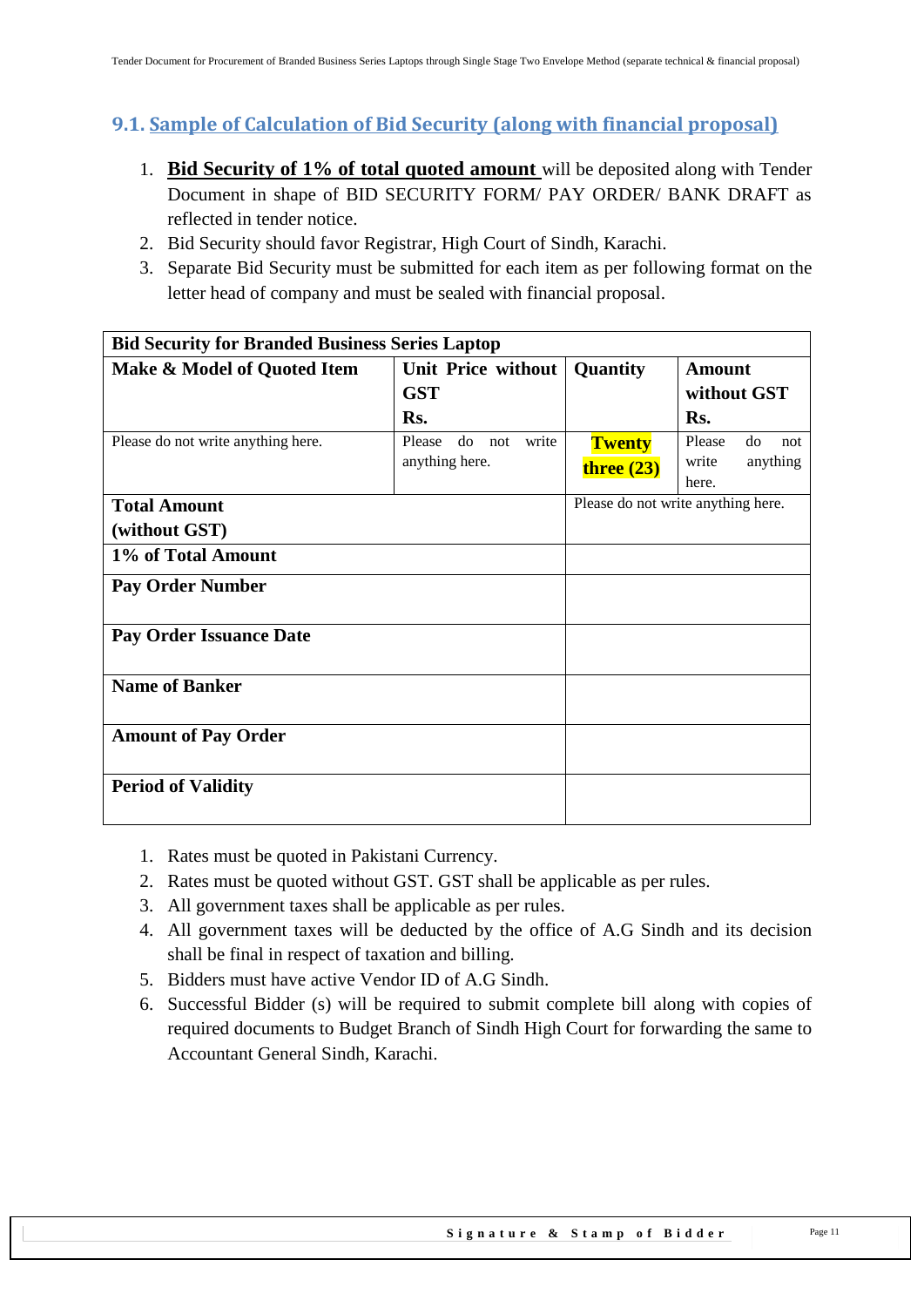## <span id="page-11-0"></span>**10. Terms & Conditions:**

- 1. **Bidding Method**: Single Stage-Two Envelopes method will be adopted for bidding process as per SPPRA Rules. Bidders are required to submit separate technical & financial proposal.
- 2. **Qualification/ Eligibility:** Bidders are bound to submit soft and hard copies of all documents as mentioned in Eligibility Criteria Section, in order to establish their eligibility to participate in bid. In case of non-availability of either, soft or hard copy, bidder may be disqualified.
- 3. **Release of Bid Security**: The bid security of unsuccessful bidder will be released by SHC after award of work or after expiry of bid validity period as per rules.
- 4. **Late Bids**: Sindh High Court shall not consider any bid that arrives after the deadline for submission of bids, as reflected in NIT. Any bid received after the deadline for submission of bids shall be declared late, rejected, and returned unopened to the Bidder.
- 5. **Responsive Bids**: A substantially responsive Bid is one that conforms to all the terms, conditions, and specifications of the Bidding Documents without material deviation, reservation, or omission. Non-responsive Bids shall not be considered. Bidders are advised in their own interest to prepare their bids as per format, requirements, terms & conditions, mentioned in bid documents. Bidders are also advised to submit soft and hard copies of all required documents along with their bids.
- 6. **Award of Contract**: Sindh High Court may award the Contract to the **technically qualified Bidder** whose offer has been determined to be the lowest bid and is substantially responsive to the Bidding Documents, provided further that the Bidder is determined to be qualified to perform the Contract satisfactorily.
- 7. **Notification/ Purchase Order for Award of Contract**: Prior to the expiration of the period of bid validity, Sindh High Court will notify the successful Bidder, in writing, that its Bid has been accepted. Until a formal Contract is prepared and executed, the purchase order/ notification of award shall constitute a binding Contract.
- 8. **Performance Security**: The bid security of successful bidder will be released after submission of Performance Security equal to **5% of total cost of contract**.
- 9. **Release of Performance Security**: Performance Security shall be released after successful delivery of goods and issuance of satisfactory certificate from Assistant Registrar, Resident-II.
- 10. **Validity Period:** The procurement contract will be awarded within bid **validity period i.e. 90 days** as per SPRRA Rules.
- 11. **Receiving/Acceptance of Purchase Order:** The vendor will sign the copy of the Purchase Order as acknowledgement. Copy of Purchase Order along with relevant documents must be submitted along with bill.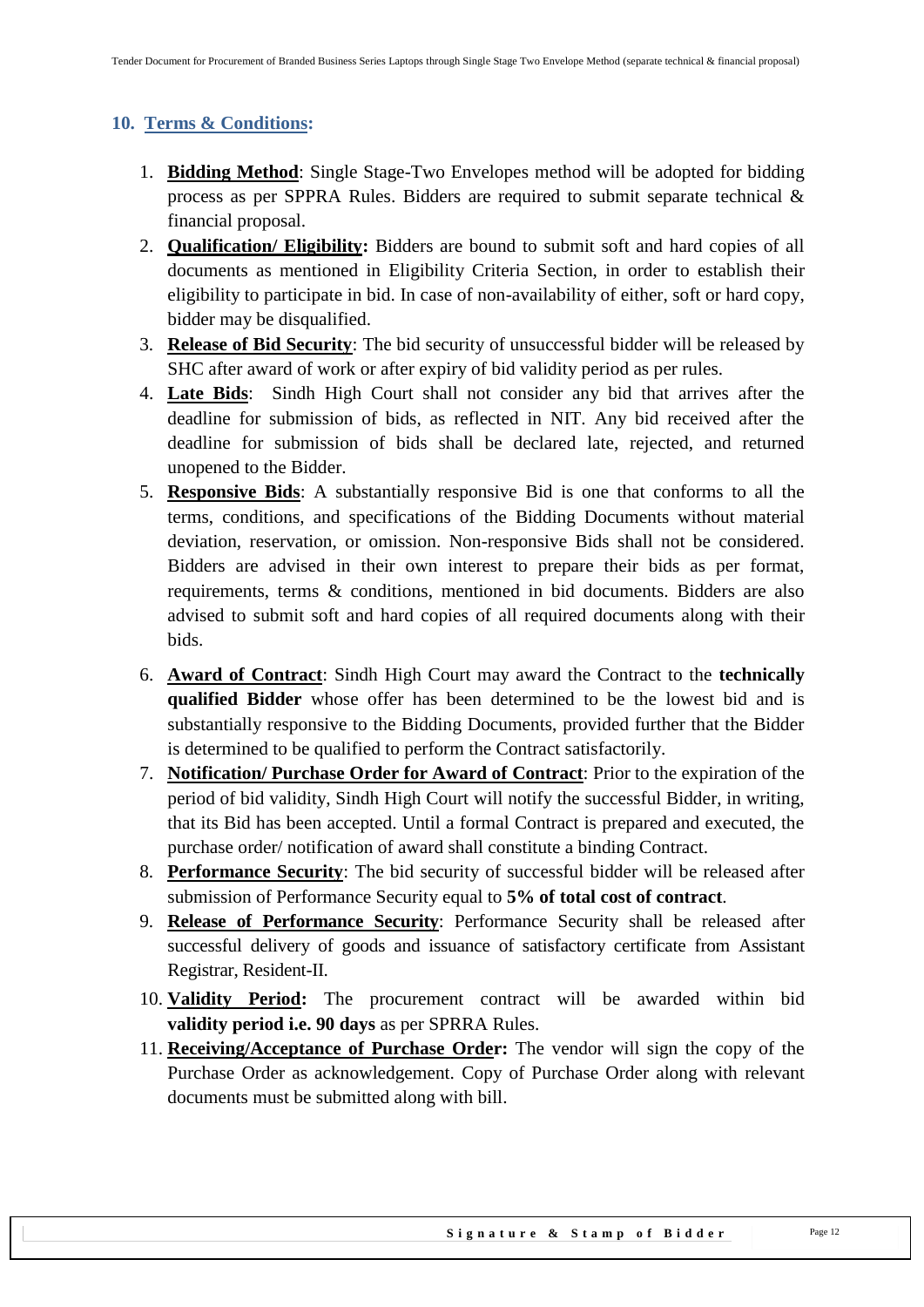- 12. **Delivery Mechanism**: Successful bidder shall deliver the goods to I.T Department within **fifteen (15) calendar days** of issuance of Purchase Order so that inconvenience may not be caused to the Hon"ble Judges.
- 13. **Delayed Delivery:** 1% penalty of the total amount will be imposed per week for which the company/firm/agency failed to deliver within the delivery/execution period if the request for extension in delivery time decline by SHC.
- 14. **Inspection:** Physical inspection will be carried out by the Director I.T of this Court. Ordered material is subject to final inspection at the time of delivery.
- 15. **Quantity Delivered:** Competent Authority reserves the right to increase/decrease the quantity as per requirement and availability of funds, as per rules.
- 16. **Payment Term:** Payment shall not be made in advance before making delivery. Payment shall be issued by the office of A.G Sindh and cheque will be handed over to bidder (s) or his authorized representative (s).
- 17. **Condition of Goods**: All items must meet in all respects with the specifications & conditions of the Order and must be in good condition & conform to the best industrial quality standards; otherwise they will be liable to be rejected as per rules.
- 18. **Rejection of Goods:** We reserve the right to cancel any or all the items if material is not in accordance with our specification or if the delivery is delayed.
- 19. **Disclosure of Confidential Script/Material:** All rights reserve with the SHC and no information either in written/electronic media/copying form should be disseminated without the permission of the authority.
- 20. **Resolution of Differences:** In case of any difference or dispute arises between the parties, the same shall be dealt with as per rules.
- 21. **Rules, Regulations & Policies:** All rules, regulations and policies will be governed in accordance to the SPPRA.
- 22. **Mistakes in Calculation:** The contractor/ supplier will be liable for any mistakes in calculation of price/ rate and amount and shall be liable to suffer the loss arises at any stage of contract, due to mistakes in calculation or tax rates.
- 23. **Government tax(es), levi(es) and charges(s)**: All Government taxes (including Income tax and stamp duty), levies and charges will be charged as per rules. Bidder should keep them updated regarding taxation issues in consultation with the relevant tax regulatory authorities.
- 24. **Stamp Duty**: Stamp duty will be levied as per rules.
- 25. **Alternative Bids**: Alternative bids shall not be considered.
- 26. **Cost of Bidding**: The Bidder shall bear all costs associated with the preparation and submission of its bid, and Sindh High Court shall not be responsible or liable for those costs, regardless of the conduct or outcome of the bidding process.
- 27. **Rights of Sindh High Court**: Sindh High Court reserves the right to accept or reject any bid, and to annul the bidding process and reject all bids at any time prior to contract award, without thereby incurring any liability to Bidders.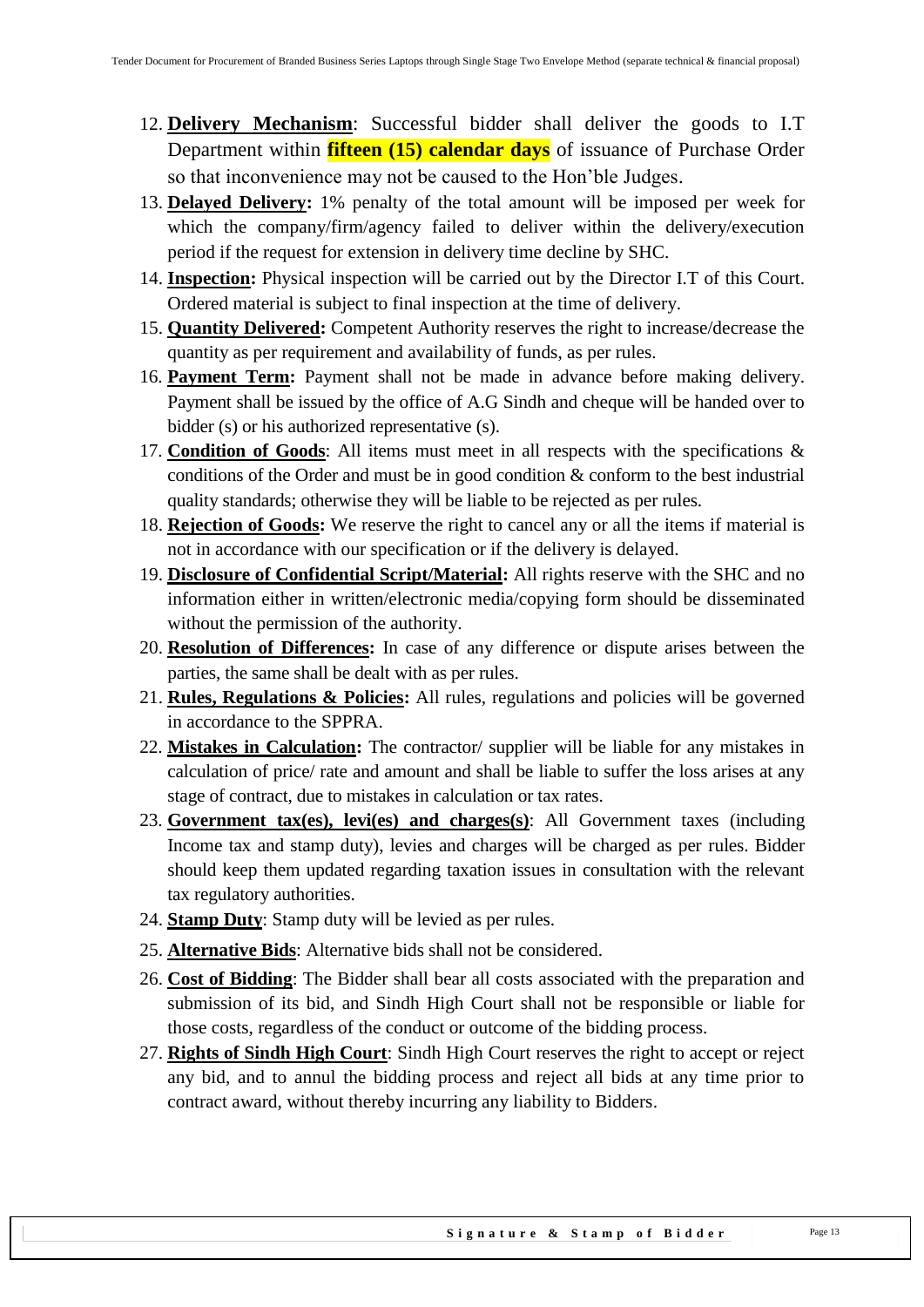- 28. **Interest on Late Payments**: No interest shall be paid on late payment if cheque is received late from the Office of A.G Sindh. However, every effort shall be made for timely payments to successful bidders.
- 29. **Insurance:** The goods supplied under that contract should be fully insured. All cost of insurance shall be paid by the successful bidder. If the goods are not insured then risk if any shall be suffered by the successful bidder.
- 30. **Warrants:** Supplier must warrants that goods supplied would be new, unused and as per best industrial standards.
- 31. **Termination of Contract**: SHC may terminate the contract, if the successful bidder fails to supply all or parts of goods within definite time or fails to perform any other obligations of contract or bidder has failed to submit performance security or bidder has involved in fraud/ corruption.

It is hereby certified that the terms and conditions have been read, agreed upon and signed.

| Name:             |  |
|-------------------|--|
|                   |  |
|                   |  |
|                   |  |
|                   |  |
| Designation:      |  |
|                   |  |
|                   |  |
|                   |  |
| Signature & stamp |  |
|                   |  |
|                   |  |
|                   |  |
|                   |  |
| <b>Cell No</b>    |  |
|                   |  |
|                   |  |
|                   |  |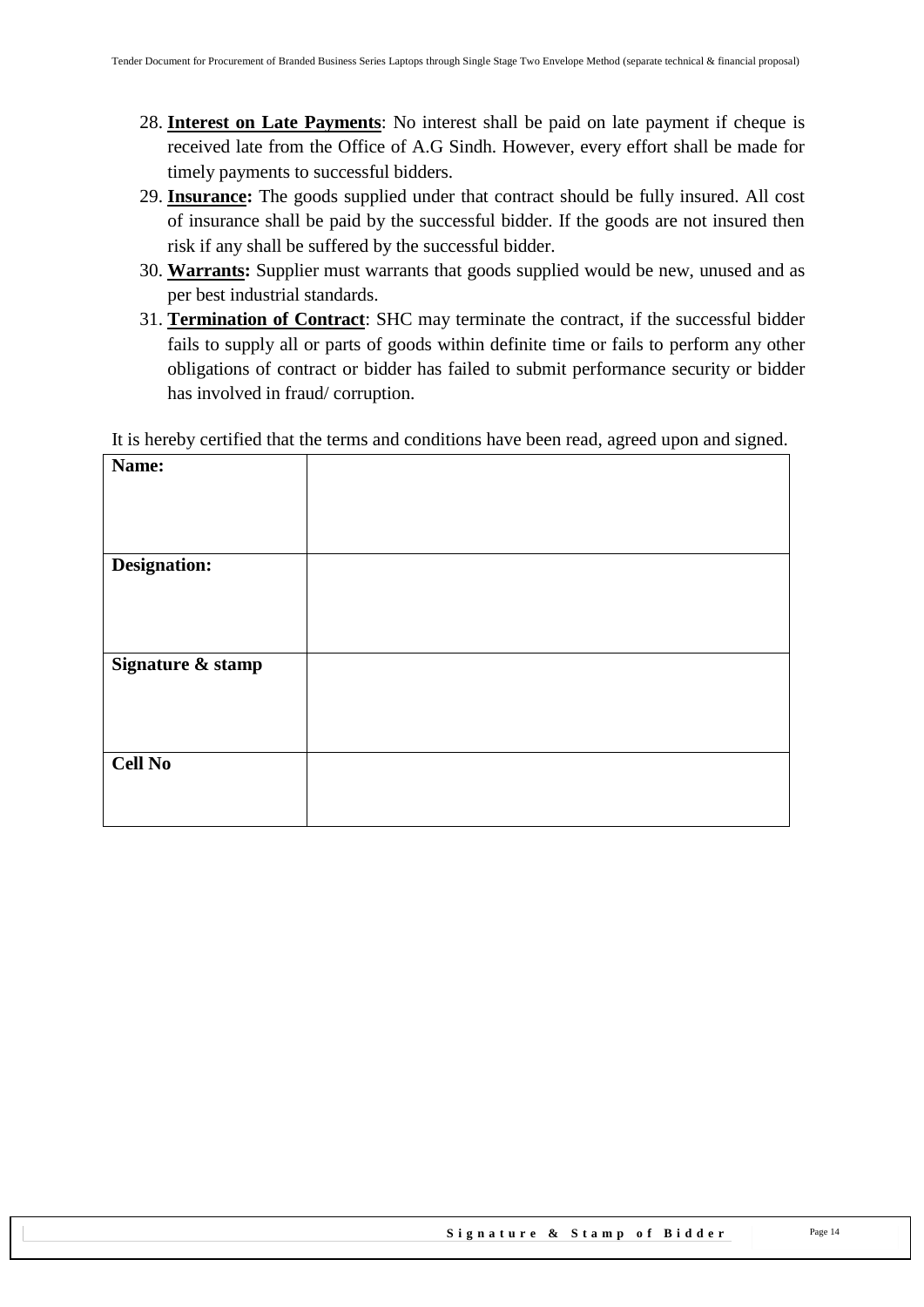## <span id="page-14-0"></span>**11. Sample of Contract to be made with successful bidder**

#### **CONTRACT BETWEEN SHC AND SUPPLIER FOR SUPPLY OF \_BUSINESS SERIES LAPTOPS FOR HON'BLE JUDGES OF THIS COURT.**

This Deed of Agreement is made and entered into on \_\_\_\_\_\_\_\_\_\_\_\_\_ day of \_\_\_\_\_\_\_\_\_\_\_\_\_\_\_ 2019

#### **BETWEEN**

*Sindh High Court Establishment through its Registrar having its Office at High Court of* Sindh, Saddar, Karachi, (here in after called SHC which term shall include its successors and assigns) on the **One Part**.

#### **AND**

\_\_\_\_\_\_\_\_\_\_\_\_\_\_\_\_\_\_\_\_\_\_\_\_\_\_\_\_\_\_ having its office at \_\_\_\_\_\_\_\_\_\_\_\_\_\_\_\_\_\_\_\_\_\_ (here

in after called SUPPLIER which term shall include successors and assigns) on the Other Part.

**And whereas** SHC desires to purchase \_\_\_\_\_\_\_\_\_\_\_\_\_\_\_\_\_\_\_\_\_\_\_, as per specifications/ requirements, terms & conditions mentioned in tender document and approved bid evaluation report.

**And whereas** SUPPLIER expresses his desire to provide the same as per specifications/ requirements, terms & conditions mentioned in tender document and approved bid evaluation report.

**And whereas** Supplier has represented that it is a professional and has the technical expertise, experience and resources to provide the goods as per specifications/ requirements, mentioned in tender documents.

**Whereas** on the basis of the Supplier"s representations, SHC has agreed to purchase the same, in accordance with the terms and conditions mentioned in tender document and this Agreement.

Now, therefore in consideration of the mutual promises and obligations set out in this Agreement, the sufficiency of which is hereby acknowledged, the Parties, intending to be legally bound, agree as follows:

Now this deed of agreement witness the terms and conditions as follows :

- 1. That the Agreement shall come into force immediately and shall remain valid till complete delivery of goods.
- 2. That the quality and quantity of Business Series Laptop shall be as per specification/ requirements mentioned in tender document.
- 3. That the delivery of the materials shall be made by SUPPLIER at their own cost, management and responsibility as per tender document.
- 4. That SUPPLIER shall be fully responsible for delivery of Branded Business Series Laptops in good condition at the Stores of SHC through delivery dockets in triplicate.
- 5. That Director I.T shall inspect the Branded Business Series Laptops and reserves the right to reject the same if the representative(s) considers those to be inferior quality to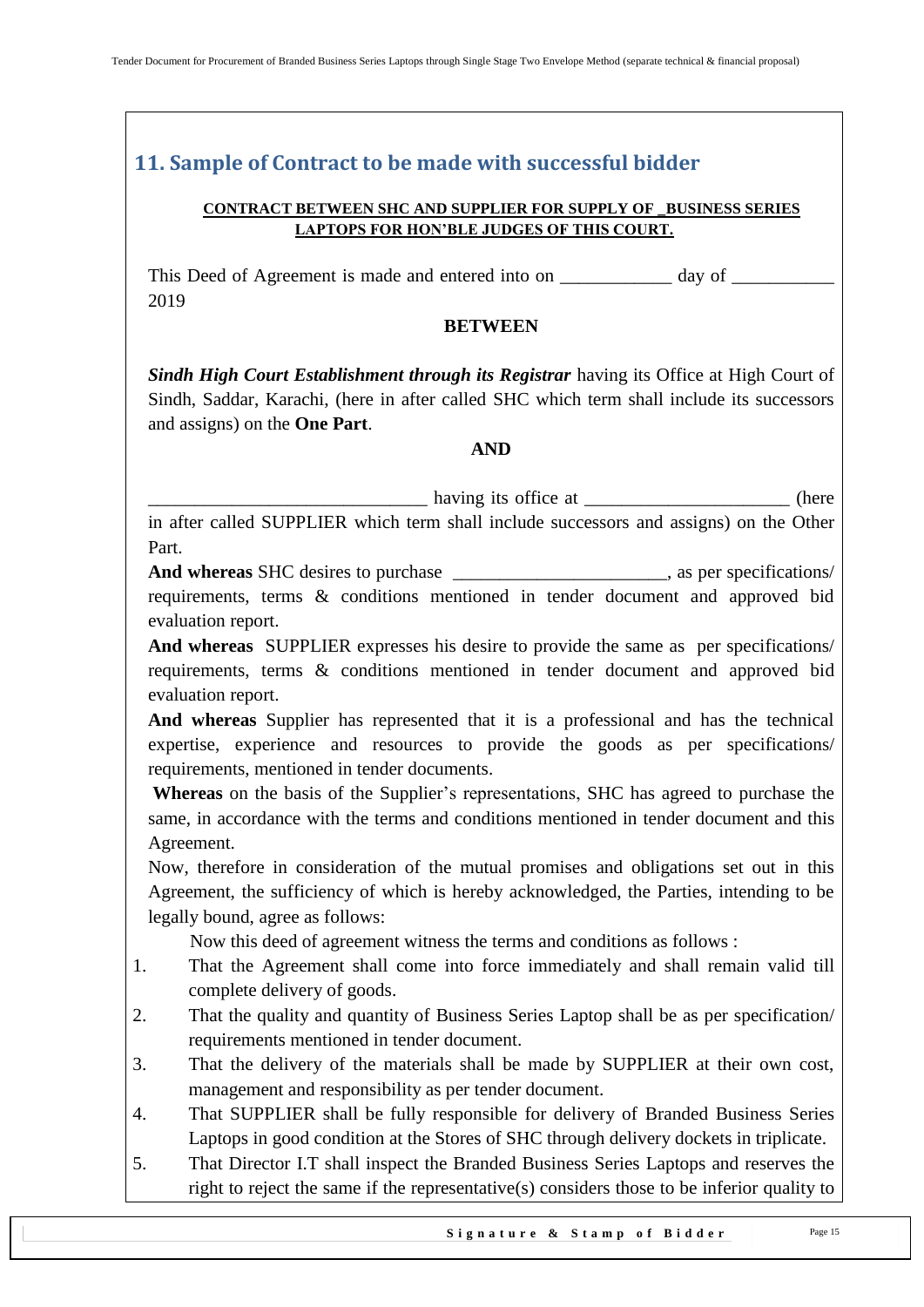the approved specifications.

- 6. That Branded Business Series Laptops rejected by Director I.T shall be replaced by SUPPLIER and SUPPLIER shall bear all risks/costs of the materials rejected by SHC.
- 7. That SHC reserves the right to change the quantity of items as per availability of budget and rules.
- 8. That SUPPLIER shall indemnify SHC in respect of all claims, damages, compensation or expenses payable in consequence of any injury or accident caused by them i.e., SUPPLIER.
- 9. That cost of transportation, or any other incidental charges, if required in connection of the delivery of Branded Business Series Laptops shall be borne by SUPPLIER, as per rules.
- 10. That bills submitted by SUPPLIER shall be forwarded to A.G Sindh by SHC. SUPPLIER shall be responsible to submit copies of relevant documents along with bill in coordination with Office of Budget Branch of SHC.
- 11. That all taxes shall be deducted by the Office of A.G Sindh and its decision shall be final.
- 12. That all government taxes shall be applicable as per rules.
- 13. That Bid Security shall be released after submission of Performance Security of 5% of contract price.
- 14. That if SUPPLIER fails to deliver the materials as per agreed Schedule, penalty will be imposed by SHC at the rate of (1%) of total contract value for each day of delay.
- 15. That the terms of this Agreement shall be GOVERNED by the Laws of the Land.
- 16. The failure of a Party to fulfill any of its obligations under this Agreement shall not be considered to be a breach of, or a default under, this Agreement insofar as the inability arises from an event of Force Majeure, provided that the Party affected by that event has taken reasonable precautions, due care and attempted to put in place reasonable alternative arrangements all with the objective of carrying out the terms of this Agreement.
- 17. That In the event of any question or difference or dispute whatsoever arising between the Parties under or in connection with this Agreement or any provision herein contained or its constructions hereof, or as to any matter in any way connected therewith or arising therefrom which cannot be resolved amicably shall be referred to arbitration and finally settled by three arbitrators, one to be appointed by each party and the third by the two appointed arbitrators, in accordance with the Arbitration Act, 1940. The language of arbitration shall be English and the venue of the arbitration shall be Karachi. The decision of the arbitrators shall be final and binding on the Parties who shall give full effect thereto. Any judgment may be entered upon the award in any competent court having jurisdiction.

 IN WITNESS WHEREOF, each of the Parties has caused this Agreement to be executed by their respective, fully authorized representatives as of the date first written above.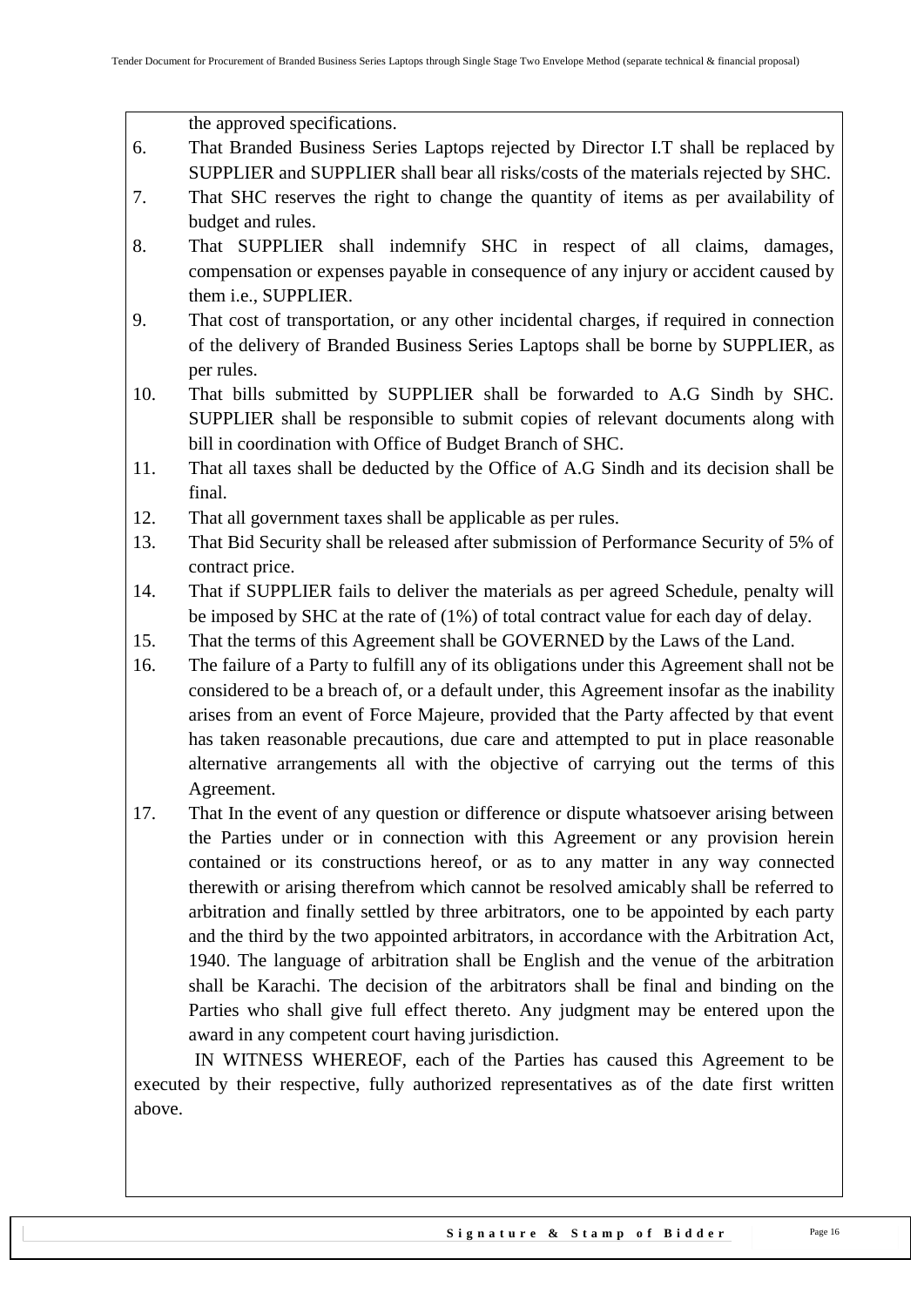| <b>REGISTRAR, HIGH COURT OF SINDH</b>      | M/s.                                                |
|--------------------------------------------|-----------------------------------------------------|
| SIGNATURE & OFFICIAL STAMP<br><b>STAMP</b> | SIGNATURE & OFFICIAL                                |
|                                            | <b>WITNESS:</b>                                     |
| NAME:                                      |                                                     |
| SIGNATURE & OFFICIAL STAMP<br><b>STAMP</b> | ---------------------------<br>SIGNATURE & OFFICIAL |
| NAME:                                      |                                                     |

I have carefully read & understood the contents of "Sample Contract" and I do not have any objection on its contents.

| Name:               |  |
|---------------------|--|
|                     |  |
| <b>Designation:</b> |  |
|                     |  |
| Signature & stamp   |  |
|                     |  |
|                     |  |
|                     |  |